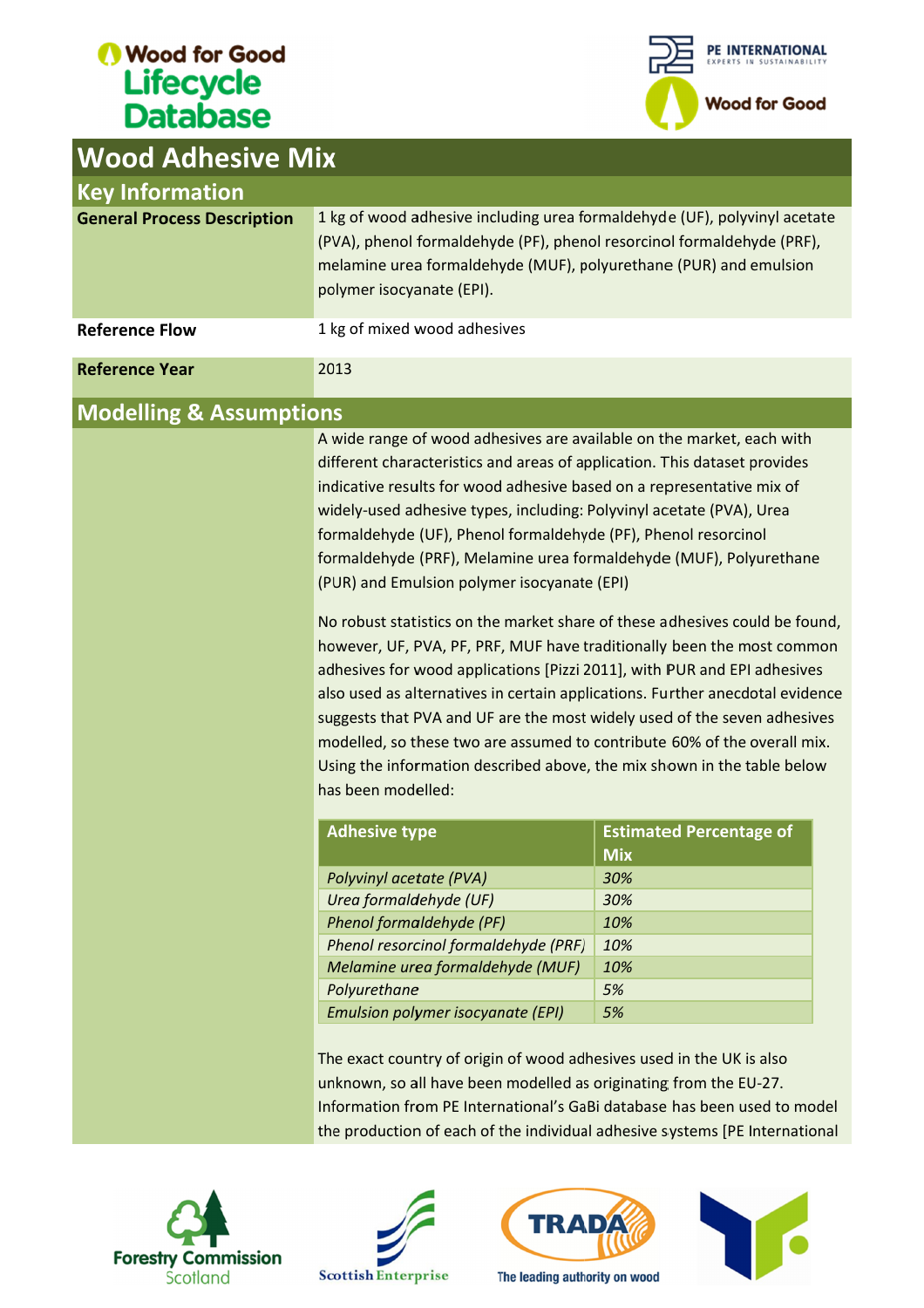#### **Wood for Good** Lifecycle **Database**



#### 2013 2013].

In the absence of more precise information, adhesives to be transported from a plant in the Ruhr region (where a number of large chemical/adhesive companies are based) to the UK. Transport to port is assumed to be 260km, transport by sea from Rotterdam to Felixstowe is assume chemical/adhesive companies are based) to the UK. Transport to port is assumed to be 260km, transport by sea from Rotterdam to Felixstowe is 260km, transport by sea from Rotterdam to Felixstowe is assumed to be 250km and onward transport in the UK is assumed to be assumed to be 250km and onward transport in the UK is assumed to be<br>km based upon Department for Transport statistics for "Other chemical products" [DfT 2005]. km based upon Department for Transport statistics for "Other chemical<br>products" [DfT 2005].<br>Wood adhesives cannot be recycled at end-of-life, so only two end-of-life In the absence of more precise information, adhesives have been assume<br>to be transported from a plant in the Ruhr region (where a number of lar<br>chemical/adhesive companies are based) to the UK. Transport to port is<br>assumed be transported from a plant in the Ruhr region (where a number of largemical/adhesive companies are based) to the UK. Transport to port is sumed to be 250km and onward transport in the UK is assumed to be 1 based upon Depa precise information, adhesives have been<br>a plant in the Ruhr region (where a numb<br>panies are based) to the UK. Transport to<br>transport by sea from Rotterdam to Felixs<br>nd onward transport in the UK is assumed<br>nent for Transp 260km, transport by sea from Rotterdam to Felixsto<br>250km and onward transport in the UK is assumed 1<br>Department for Transport statistics for "Other cher<br>2005].<br>Is cannot be recycled at end-of-life, so only two end dhesives have been assumed<br>
sion (where a number of large<br>
he UK. Transport to port is<br>
Rotterdam to Felixstowe is<br>
n the UK is assumed to be 154<br>
tistics for "Other chemical<br>
-life, so only two end-of-life<br>
ith energy rec explom (where a number of large<br>the UK. Transport to port is<br>in Rotterdam to Felixstowe is<br>in the UK is assumed to be 154

scenarios are presented: 100% incineration with energy recovery and 100% landfill. The impact of each of these is based on the characteristics of<br>adhesive waste in municipal waste incinerators and landfills (where<br>adhesives are classed as inert waste). adhesive waste in municipal waste incinerators and landfills (where adhesives are classed as inert waste). scenarios are presented: 100% incineration with energy recovery and 100<br>landfill. The impact of each of these is based on the characteristics of<br>adhesive waste in municipal waste incinerators and landfills (where<br>adhesives is are presented: 100% incineration with energy recovery and<br>The impact of each of these is based on the characteristics of<br>e waste in municipal waste incinerators and landfills (where

impacts to the relevant quantity required for their particular application.







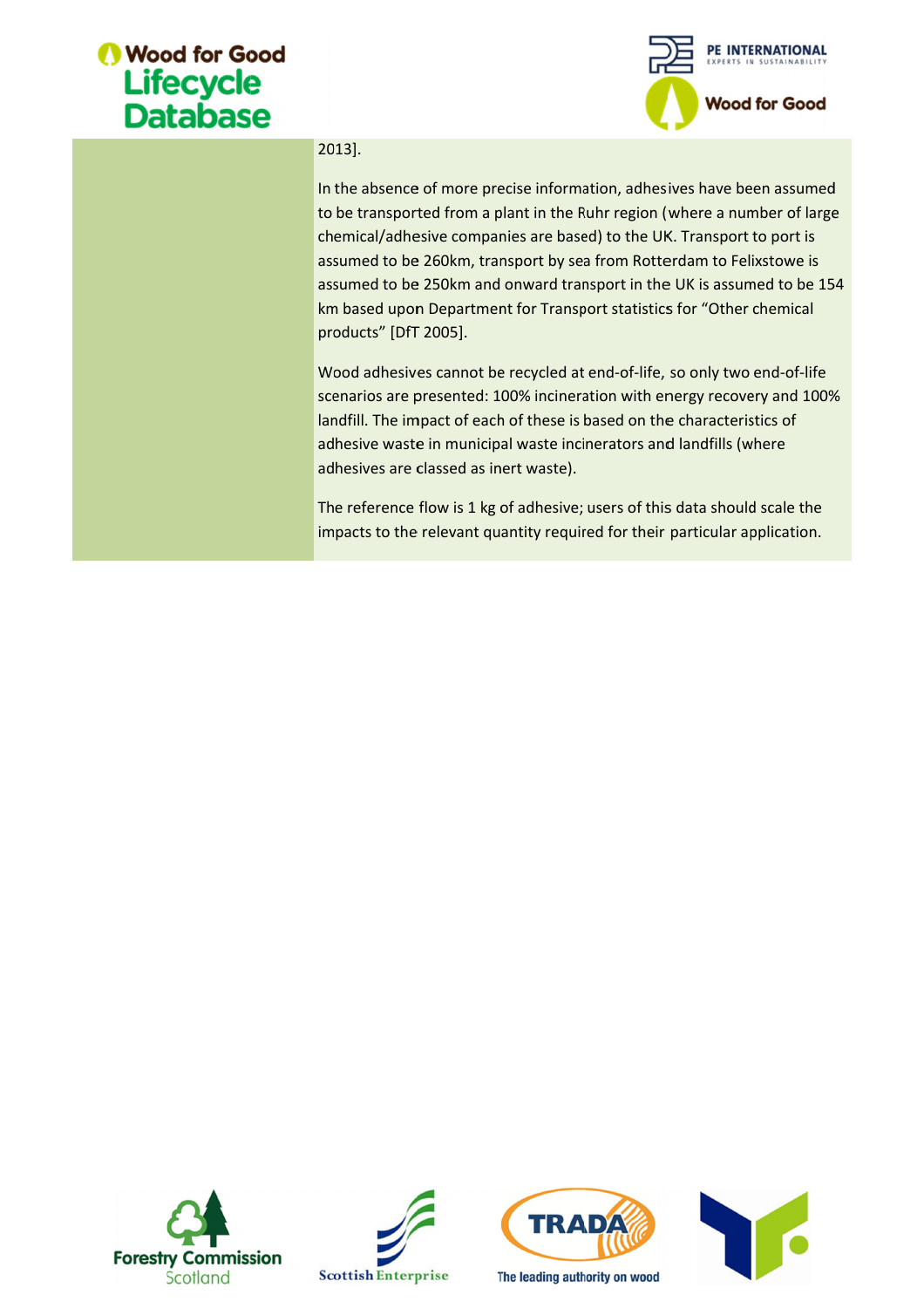## Wood for Good Lifecycle<br>Database



Environmental Parameters Derived from Environmental Parameters Derived the LCA

### **Production & Distribution (Cradle-to-Site)**

| Parameters describing environmental impacts                                                                       | <b>Units</b>               | <b>Production</b><br>$(A1-A3)$ | <b>Distribution and</b><br><b>Installation</b><br>$(A4-A5)$ |
|-------------------------------------------------------------------------------------------------------------------|----------------------------|--------------------------------|-------------------------------------------------------------|
| <b>Global Warming Potential</b>                                                                                   | kg CO2 eq.                 | 1.62                           | 0.031                                                       |
| <b>Ozone Depletion Potential</b>                                                                                  | kg CFC11 eq.               | 6.94E-11                       | 1.02E-13                                                    |
| <b>Acidification Potential</b>                                                                                    | kg SO2 eq.                 | 0.0036                         | 0.000234                                                    |
| <b>Eutrophication Potential</b>                                                                                   | kg PO4 eq.                 | 0.000869                       | 4.01E-05                                                    |
| <b>Photochemical Ozone Creation Potential</b>                                                                     | kg Ethene eq.              | 0.000931                       | $-4.1E-05$                                                  |
| <b>Abiotic Depletion Potential (Elements)</b>                                                                     | kg Sb eq.                  | 1.71E-06                       | 8.56E-10                                                    |
| <b>Abiotic Depletion Potential (Fossil)</b>                                                                       | <b>MJ</b>                  | 33.6                           | 0.418                                                       |
| <b>Parameters describing primary energy</b>                                                                       | <b>Units</b>               | <b>Production</b><br>$(A1-A3)$ | <b>Distribution and</b><br><b>Installation</b><br>$(A4-A5)$ |
| Use of renewable primary energy excluding renewable                                                               | MJ, net                    | 0.864                          | 0.00972                                                     |
| primary energy resources used as raw materials                                                                    | calorific value            |                                |                                                             |
| Use of renewable primary energy resources used as raw<br>materials                                                | MJ, net<br>calorific value | $\mathbf 0$                    | $\mathbf 0$                                                 |
| Total use of renewable primary energy resources                                                                   | MJ, net<br>calorific value | 0.864                          | 0.00972                                                     |
| Use of non-renewable primary energy excluding non-<br>renewable primary energy resources used as raw<br>materials | MJ, net<br>calorific value | 35.0                           | 0.419                                                       |
| Use of non-renewable primary energy resources used as<br>raw materials                                            | MJ, net<br>calorific value | $\mathbf{0}$                   | $\mathbf 0$                                                 |
| Total use of non-renewable primary energy resources                                                               | MJ, net<br>calorific value | 35.0                           | 0.419                                                       |
| Use of secondary material                                                                                         | kg                         | $\mathbf{0}$                   | $\mathbf{0}$                                                |
| Use of renewable secondary fuels                                                                                  | MJ, net<br>calorific value | $\mathbf{0}$                   | $\mathbf 0$                                                 |
| Use of non-renewable secondary fuels                                                                              | MJ, net<br>calorific value | $\mathbf{0}$                   | $\overline{0}$                                              |
| Net use of fresh water                                                                                            | m <sup>3</sup>             | 0.0118                         | 7.60E-06                                                    |
| Other environmental information describing waste<br>categories                                                    | <b>Units</b>               | <b>Production</b><br>$(A1-A3)$ | <b>Distribution and</b><br><b>Installation</b><br>$(A4-A5)$ |
| <b>Hazardous waste disposed</b>                                                                                   | kg                         | 0.00113                        | 7.26E-07                                                    |
| Non-hazardous waste disposed                                                                                      | kg                         | 0.0170                         | 3.11E-05                                                    |
| <b>Radioactive waste disposed</b>                                                                                 | kg                         | 0.000541                       | 4.91E-07                                                    |
| Other environmental information describing output                                                                 | <b>Units</b>               | <b>Production</b><br>$(A1-A3)$ | <b>Distribution and</b>                                     |
| flows                                                                                                             |                            |                                | <b>Installation</b><br>$(A4-A5)$                            |
| <b>Components for re-use</b>                                                                                      | kg                         | $\overline{0}$                 | $\mathbf 0$                                                 |
| <b>Materials for recycling</b>                                                                                    | kg                         | $\pmb{0}$                      | 0                                                           |
| <b>Materials for energy recovery</b>                                                                              | kg                         | $\pmb{0}$                      | $\mathbf 0$                                                 |
| <b>Exported energy</b>                                                                                            | MJ per energy<br>carrier   | 0                              | 0                                                           |









The leading authority on wood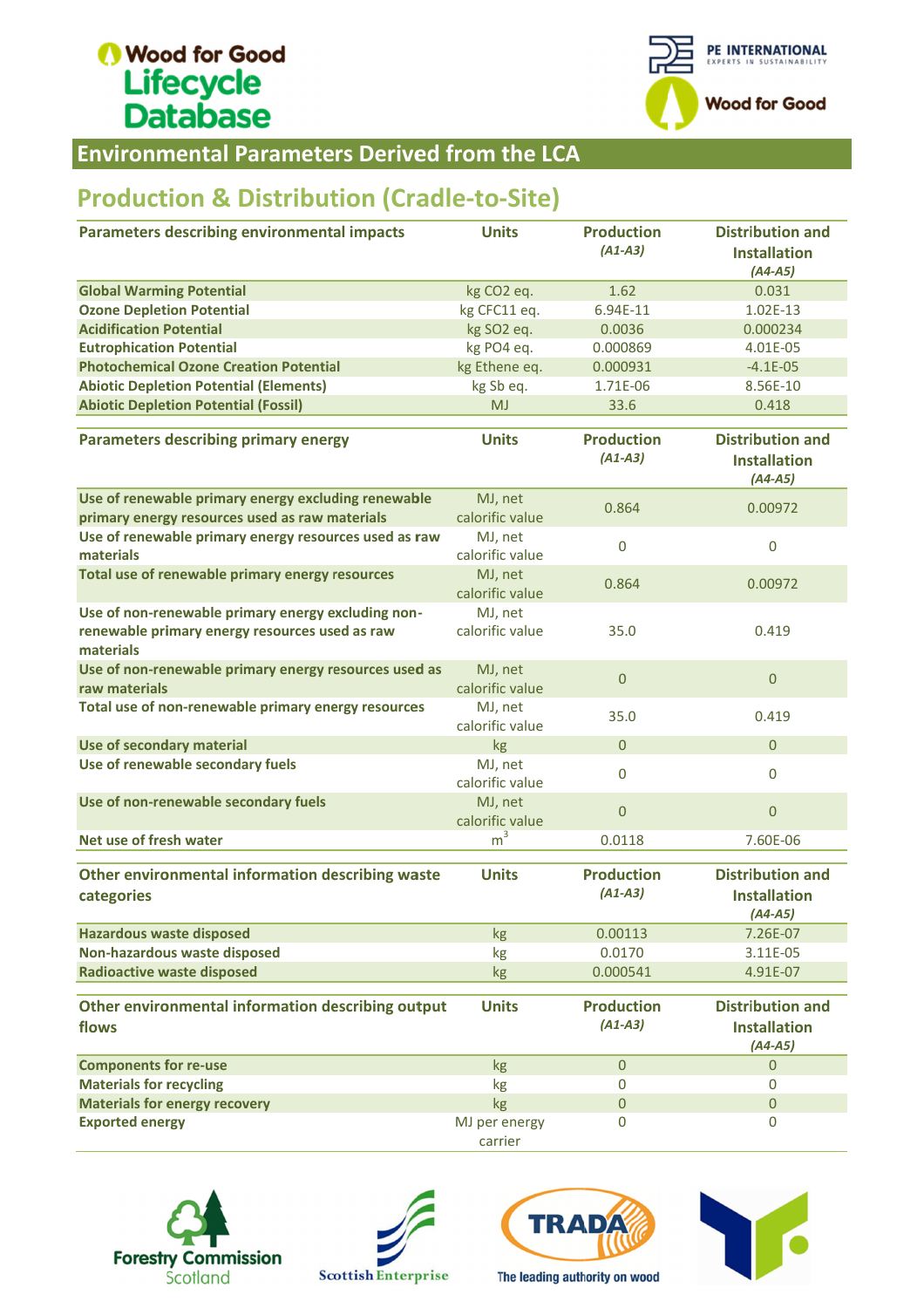## Wood for Good Lifecycle<br>Database



#### Environmental Parameters Derived from the LCA Environmental LCA Parameters Derived

#### End End-of-Life

| <b>Environmental Parameters Derived from the LCA</b>                                                             |                                             |                                        |                                              |                                        |                                              |
|------------------------------------------------------------------------------------------------------------------|---------------------------------------------|----------------------------------------|----------------------------------------------|----------------------------------------|----------------------------------------------|
| <b>End-of-Life</b>                                                                                               |                                             |                                        |                                              |                                        |                                              |
| <b>Parameters describing environmental</b>                                                                       | <b>Units</b><br><b>100% Energy Recovery</b> |                                        |                                              | 100% Landfill                          |                                              |
| impacts                                                                                                          |                                             | End-of-Life<br>Processing<br>$(C1-C4)$ | Material and<br><b>Energy Credits</b><br>(D) | End-of-Life<br>Processing<br>$(C1-C4)$ | Material and<br><b>Energy Credits</b><br>(D) |
| <b>Global Warming Potential</b>                                                                                  | kg CO <sub>2</sub> eq.                      | 2.53                                   | $-1.56$                                      | 0.0430                                 | $\Omega$                                     |
| <b>Ozone Depletion Potential</b>                                                                                 | kg CFC11<br>eq.                             | 7.54E-12                               | $-4.5E-11$                                   | 2.05E-13                               | $\mathbf{0}$                                 |
| <b>Acidification Potential</b>                                                                                   | kg SO2 eq.                                  | 0.000706                               | $-0.00296$                                   | 0.000148                               | $\mathbf 0$                                  |
| <b>Eutrophication Potential</b>                                                                                  | kg PO4 eq.                                  | 6.24E-05                               | $-0.000290$                                  | 2.43E-05                               | $\overline{0}$                               |
| <b>Photochemical Ozone Creation Potential</b>                                                                    | kg Ethene<br>eq.                            | 2.92E-05                               | $-0.000210$                                  | 9.41E-06                               | $\mathbf 0$                                  |
| <b>Abiotic Depletion Potential (Elements)</b>                                                                    | kg Sb eq.                                   | 1.65E-07                               | $-3.20E - 08$                                | 5.42E-09                               | $\boldsymbol{0}$                             |
| <b>Abiotic Depletion Potential (Fossil)</b>                                                                      | <b>MJ</b>                                   | 1.50                                   | $-23.2$                                      | 0.584                                  | 0                                            |
|                                                                                                                  |                                             |                                        |                                              |                                        |                                              |
| <b>Parameters describing environmental</b>                                                                       | <b>Units</b>                                |                                        | <b>100% Energy Recovery</b>                  |                                        | 100% Landfill                                |
| impacts                                                                                                          |                                             | End-of-Life<br>Processing<br>$(C1-C4)$ | Material and<br><b>Energy Credits</b><br>(D) | End-of-Life<br>Processing<br>$(C1-C4)$ | Material and<br><b>Energy Credits</b><br>(D) |
| Use of renewable primary energy excluding<br>renewable primary energy resources used as<br>raw materials         | MJ, net<br>calorific<br>value               | 0.0778                                 | $-0.691$                                     | 0.0157                                 | $\mathbf 0$                                  |
| Use of renewable primary energy resources<br>used as raw materials                                               | MJ, net<br>calorific<br>value               | $\overline{0}$                         | $\overline{0}$                               | $\overline{0}$                         | $\pmb{0}$                                    |
| Total use of renewable primary energy<br>resources                                                               | MJ, net<br>calorific<br>value               | 0.0778                                 | $-0.691$                                     | 0.0157                                 | $\mathbf 0$                                  |
| Use of non-renewable primary energy<br>excluding non-renewable primary energy<br>resources used as raw materials | MJ, net<br>calorific<br>value               | 1.62                                   | $-25.7$                                      | 0.593                                  | $\mathbf{0}$                                 |
| Use of non-renewable primary energy<br>resources used as raw materials                                           | MJ, net<br>calorific<br>value               | 0                                      | 0                                            | 0                                      | $\pmb{0}$                                    |
| Total use of non-renewable primary energy<br><b>resources</b>                                                    | MJ, net<br>calorific<br>value               | 1.62                                   | $-25.7$                                      | 0.593                                  | $\mathbf{0}$                                 |
| Use of secondary material                                                                                        | kg                                          | $\boldsymbol{0}$                       | $\pmb{0}$                                    | $\mathbf 0$                            | 0                                            |
| Use of renewable secondary fuels                                                                                 | MJ, net<br>calorific<br>value               | $\theta$                               | $\boldsymbol{0}$                             | $\mathbf{0}$                           | $\pmb{0}$                                    |
| Use of non-renewable secondary fuels                                                                             | MJ, net<br>calorific<br>value               | $\mathbf 0$                            | $\mathbf 0$                                  | $\mathbf 0$                            | $\mathbf 0$                                  |
| Net use of fresh water                                                                                           | m <sup>3</sup>                              | 0.00610                                | $-0.00288$                                   | $-0.00056$                             | $\pmb{0}$                                    |